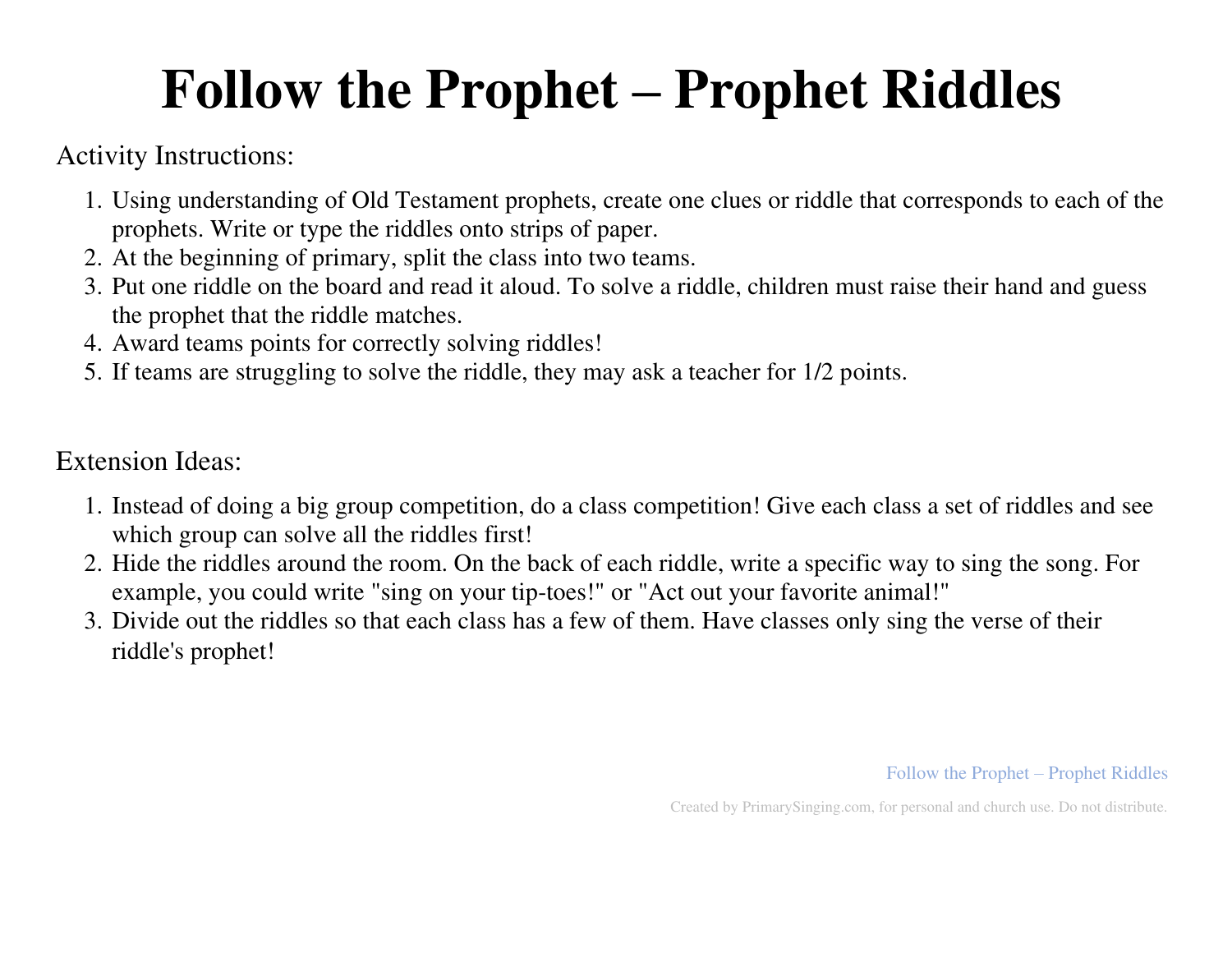## Follow the Prophet – Prophet Riddles

"40 years is a long time to be in the wilderness. Whenever I buy flowers, I like to buy roses" - "Whale, Whale, Whale, I will try to listen the first time from now on" I lived in the garden, the very first man of them all. If you climb up an old ladder, you might fall" Lions here! Lions there! Lions everywhere!

"Repent and build Zion!" I begged the people. They obeyed and were lifted up to heaven.

My grandson is the father of the 12 tribes, so does that make me the Great-Grandfather?

Chosen as a boy, I serve with JOY. You may think of the Lamanite, but I came long before him!

I was a doctor of hearts, but now I am a healer of hearts.

Can you imagine spending over 150 days in a boat with a bunch of stinky animals? I can.